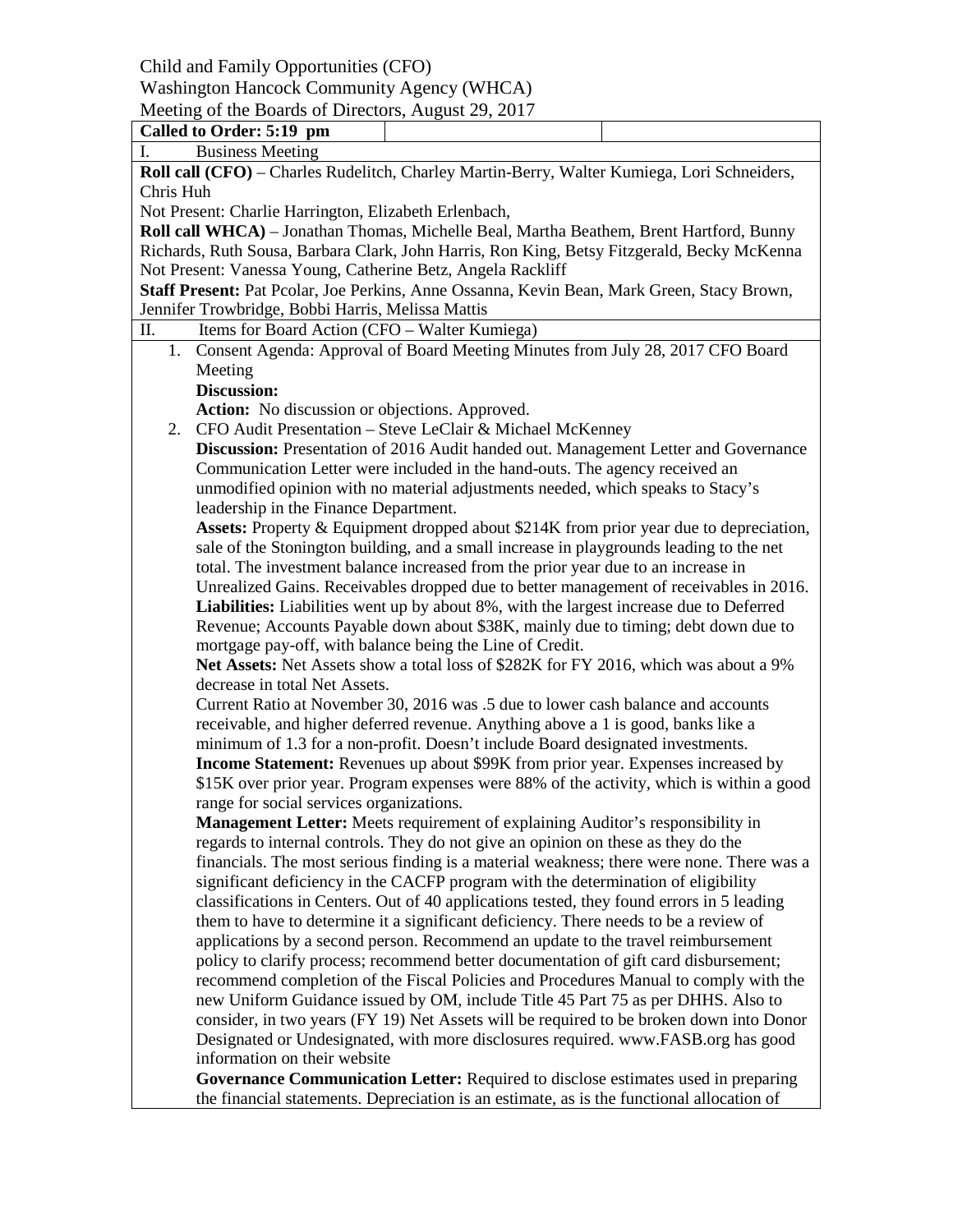#### expenses.

- **Action:** Lori moved to accept the audit, Charles seconded. Motion passed.
- 3. Resolved, to approve the Head Start Budget and Grant Submission for FY 2018. **Discussion:** The budget is in your packet. Head Start grant is based on a 5-year option (guaranteed for 5 years); we are going into the  $3<sup>rd</sup>$  year. A serious deficiency would result in a Designated Renewal Status (DRS), which would mean having to re-compete, otherwise it is an application for another 5 year contract. We are not in DRS. It includes program options (center, home, etc.), management structure, goals and objectives, and budget. Had 3 major goals and we have made progress on all. The grant states that the management structure is not changing with the merger, which Boston clearly stated they wanted to see. There were not many changes this year. If you have any questions please feel free to speak with Melissa.

The only increase in funding is due to a 1% COLA from the federal award, which the Board approved to apply across the agency. The budget includes Head Start and Childcare funds. Contractual services is down. This is for the contracted mental health services, which is down due to lower enrollment. Melissa renegotiated rents and Bucksport agreed to waive the rent there. Utilities were increased due to the expectation of a more harsh winter. Some costs were lower due to the merge (insurance and telephone). Travel is down due to enrollment. Overall not much changed in the budget, but the classifications changed. Indirect is about 11% and the programs are expected to break even.

**Action:** Lori made the motion to approve the Head Start Budget and Grant Submission for FY 2018, Charles seconded. Motion passed.

4. Resolved, at a duly authorized meeting of the Boards of Directors of CFO and WHCA held on August 29, 2017 it was voted that Betsy Fitzgerald, Board President and Mark Green, Executive Director of these institutions, be authorized to execute contracts in the name of and on behalf of said institution. It was further voted that Stacy Brown, Budget Director, Heather Barton-Lindloff, Nutrition Manager, Kevin Bean, Finance Director, and Anne Ossanna, Adult Day Program Manager, be authorized to submit requests for payments on behalf of this institution. Such execution of any contract or obligation in this institution's name shall be valid and binding upon this institution.

**Discussion:** This is due to the combined application for the CACFP contract. This is the first contract we're doing under DCP name. Both boards will need to approve. Th e language is per the request of the CACFP funding agency. The contract date is October 1. **Action:** Charles made the motion to accept the resolution, Lori seconded. Motion passed.

- 5. Resolved, to approve the meeting calendar for FY 2018. **Discussion:** Consensus at last meeting was to have the meetings on the last Tuesday of the month. Mark sent a note to those who were not present at the meeting and did not hear any negative feedback. November and December's meeting will be combined to the first of December in order to have the annual meeting and to avoid holiday **Action:** Charley made the motion to approve the meeting calendar, Lori seconded. Motion passed.
- III. Items for Board Action (WHCA Betsy Fitzgerald)
	- 1. Approval of Meeting Minutes of June 27, 2017 WHCA Board Meeting (tabled from 7/25/17 meeting).

### **Discussion:**

**Action:** Ruth made the motion to accept the minutes, Becky seconded. Motion passed.

2. Approval of Meeting Minutes of July 25, 2017 WHCA Board Meeting.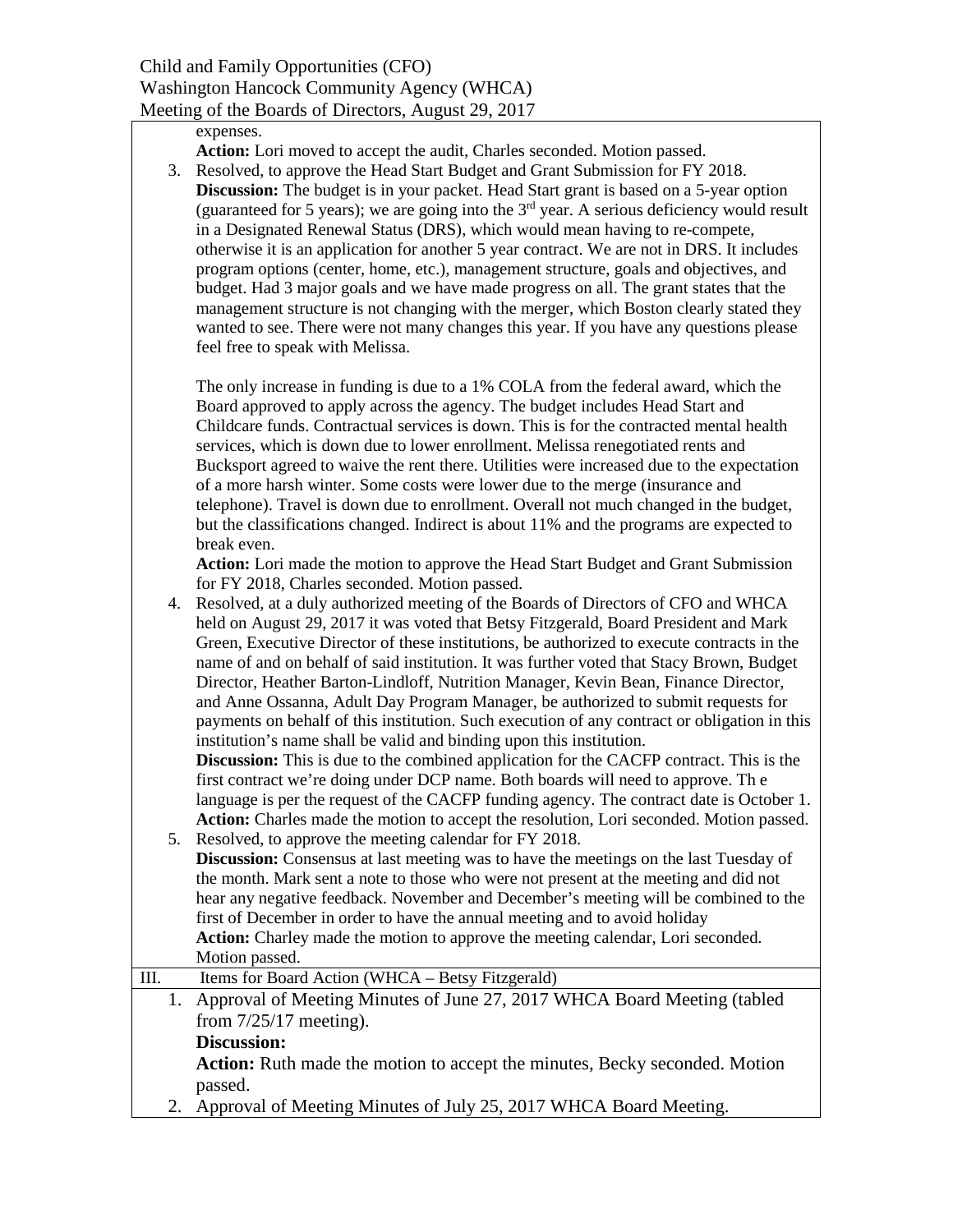## **Discussion:**

Action: Bunny made the motion to accept the minutes, Martha seconded. Motion passed.

3. Resolved, to approve the meeting calendar for FY 2018

**Discussion:** This is to approve the dates, not the location. That is for future discussion. The Annual Meeting will be something fairly big due it being the first annual meeting of the new organization.

**Action:** Becky made the motion to accept the calendar, Ruth seconded. Motion passed.

4. Resolved, to authorize the Executive Director to purchase two vans for the transportation program and to finance the vans over a period of not more than five (5) years. **Discussion:** The vote is required per WHCA Finance Policy. Two Toyota Sienna vans would be purchased to replace the van lost in the accident, and to replace a vehicle that is at end of life. Cheryl and Terry got the insurance company to increase the settlement from \$7,600 to \$22,000. We will be receiving another 2 accessible vans in the next 5-6 months through the state. This will be through a bid process, with financing likely either through a financial institution or the dealership. We are financing in order to reserve our cash flow for the merge. There is an option for early pay-off.

Action: Ruth made the motion to approve the purchase of the vans, Becky seconded. Motion passed.

5. Resolved, at a duly authorized meeting of the Boards of Directors of CFO and WHCA held on August 29, 2017 it was voted that Betsy Fitzgerald, Board President and Mark Green, Executive Director of these institutions, be authorized to execute contracts in the name of and on behalf of said institution. It was further voted that Stacy Brown, Budget Director, Heather Barton-Lindloff, Nutrition Manager, Kevin Bean, Finance Director, and Anne Ossanna, Adult Day Program Manager, be authorized to submit requests for payments on behalf of this institution. Such execution of any contract or obligation in this institution's name shall be valid and binding upon this institution. **Discussion:**

**Action:** Barbara made the motion to authorize the resolution, Becky seconded. Motion passed.

6. To accept the resignation of Peter Remick from the Board of Directors. **Discussion:** Peter felt it would be better to resign due to scheduling and serious health issues.

**Action:** Martha made the motion to accept Peter's resignation with regrets, Becky seconded. Motion passed.

7. The Executive Committee met prior to this Board meeting to discuss the CSBG budget, and recommended approval by the full Board. The budget is in your packet. We need to have it approved in order to submit it. Family Advocacy is approximately the same funding as last year; will be looking for other sources of income. At Home and Friendship Cottage are funded this year as well. Resource Development has been reduced for this year; it is being funded using other funding; Joe will be going to part-time effective January 1. Receptionist is the same as last year. HHG is funded again. Agency is primarily funding Bobbi for oversight of the program; it requires about ½ of Bobbi's time to oversee the contract. Loan Officer is both business and HHG loans. Nurse Bridging is included. Total budget is \$307,890. This isn't the actual budget, but rather the allocation of funds. The budget can't be formulated until the agency budget is done. CSBG budget now has to be related back to the needs assessment.

The MCAA is purchasing a new database (Empower) that will connect clients to all services in the agency. The program takes the information from all other databases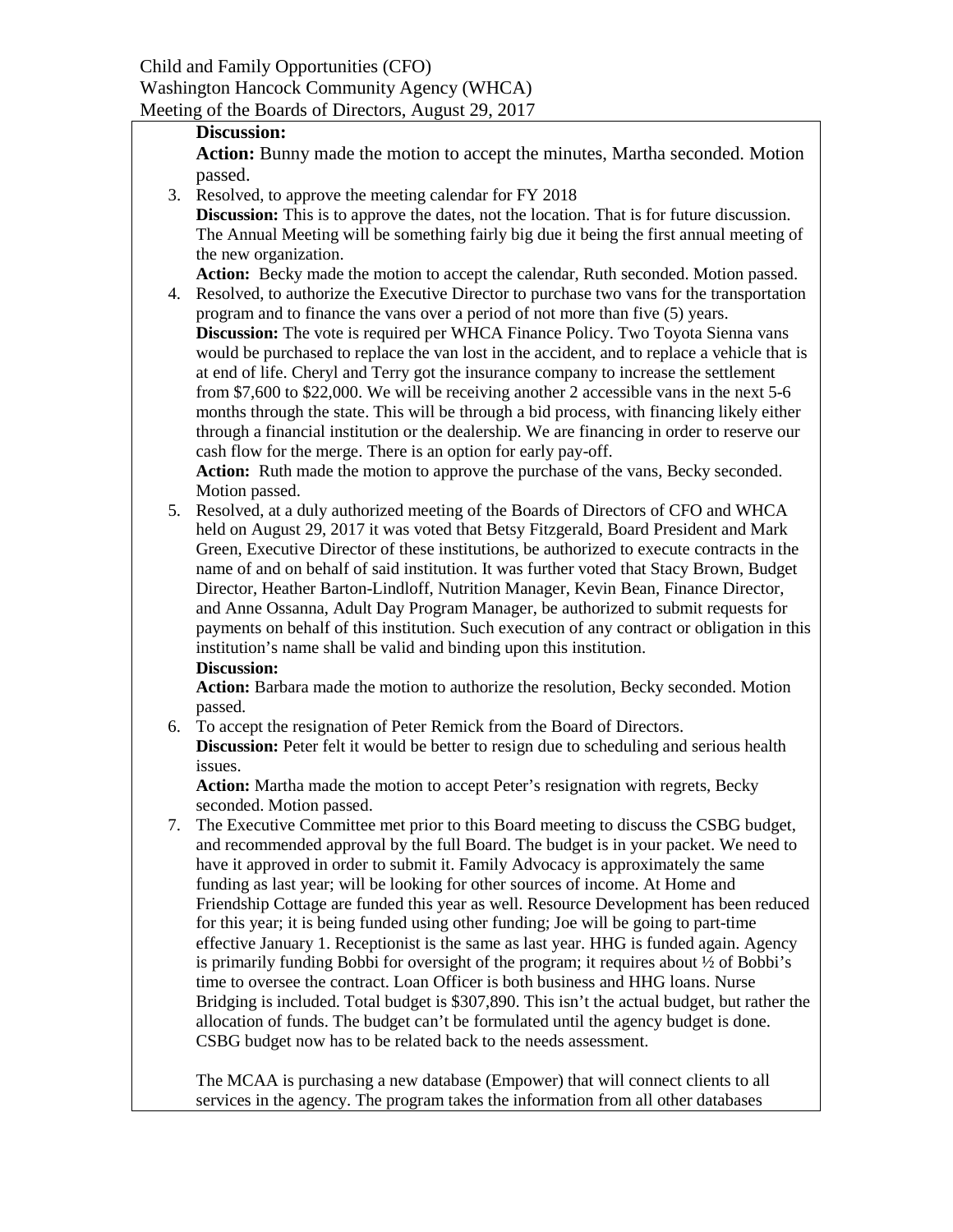# Child and Family Opportunities (CFO)

# Washington Hancock Community Agency (WHCA)

|     | Meeting of the Boards of Directors, August 29, 2017                                      |  |  |
|-----|------------------------------------------------------------------------------------------|--|--|
|     | (housing, LiHEAP, transportation, etc.) and combines it into unduplicated numbers. This  |  |  |
|     | will also help with a central intake process. York CAP and The Opportunity Alliance      |  |  |
|     | currently use the software and like it. We have to prove how we utilize the funds.       |  |  |
|     | Without these funds we are not a community action agency.                                |  |  |
|     | Action: Becky made the motion to approve the CSBG budget, Bunny seconded. Motion         |  |  |
|     | passed.                                                                                  |  |  |
| IV. | Reports and Presentations (Betsy Fitzgerald will Chair)                                  |  |  |
|     | 1. Development Committee WHCA - Barbara Clark - There was no meeting this                |  |  |
|     | month. We do have a date for the picnic, September 25 in Cherryfield, and                |  |  |
|     | planning will soon commence.                                                             |  |  |
|     |                                                                                          |  |  |
|     | 2. Report on Friendship Cottage – Barbara Clark – Questions have been raised about       |  |  |
|     | Friendship Cottage and the budget. The reality is that it costs \$22 per hour to care    |  |  |
|     | for people, while the highest reimbursement rate is \$14 per hour. Joe, Mark,            |  |  |
|     | Barbara, Kevin, Stacy and Anne have had two brainstorming sessions. The private          |  |  |
|     | rate will increase to \$16 per hour. They would like the Board members to visit the      |  |  |
|     | cottage so that they can make a better informed decision. They have come up with         |  |  |
|     | some ideas for economies. They are looking at a newsletter to be sent quarterly to       |  |  |
|     | "feeder" organizations so that there is a constant waiting list. They are going to       |  |  |
|     | meet again to find a way to make it more balanced financially. Anne stated that it       |  |  |
|     | is ok to just show up without calling ahead. Stacy visited this month and spoke          |  |  |
|     |                                                                                          |  |  |
|     | with Anne and stated that it is a special place. There is a deficit beyond the CSBG      |  |  |
|     | allocation, historically about \$40K per year. About 75% of billable hours are low-      |  |  |
|     | income. State funded highest reimbursement rate is \$12.50. John suggested               |  |  |
|     | looking at a heat pump in order to save money. This should be                            |  |  |
|     | 3. President's Report WHCA – Betsy Fitzgerald – The terms for the new board are          |  |  |
|     | as follows:                                                                              |  |  |
|     | Three-year: Betsy Fitzgerald, Chris Huh, John Harris, Ruth Sousa, Becky                  |  |  |
|     | McKenna, Vanessa Young, Jonathan Thomas                                                  |  |  |
|     | Two-year: Lori Schneiders, Catherine Betz, Jim Schatz, Barbara Clark, Charley            |  |  |
|     | Martin-Berry, Brent Hartford, Martha Beathem                                             |  |  |
|     | One-year: Charlie Harrington, Ron King, Walter Kumiega, Michelle Beal,                   |  |  |
|     |                                                                                          |  |  |
|     | Elizabeth Earlenbach, Angela Rackliff, Charles Rudelitch                                 |  |  |
|     | Bunny Richards tendered her resignation due to scheduling conflicts. She will still      |  |  |
|     | keep in touch with the agency and what we are doing.                                     |  |  |
|     |                                                                                          |  |  |
|     | Betsy handed out her thoughts on a possible usage for the land in Machias. This is       |  |  |
|     | just to get people to start thinking about this. Please feel free to call or contact her |  |  |
|     | with thoughts.                                                                           |  |  |
|     | 4. Chair's Report CFO – Walter Kumiega – Looking forward to the picnic and the           |  |  |
|     | press conferences scheduled on Tuesday, September 19th. One will be in Machias           |  |  |
|     | and one in Ellsworth. Mark will send out a schedule. All Board members and               |  |  |
|     | available staff will be invited. Sarah is working on the details.                        |  |  |
|     | 5. Executive Director's Report - Mark Green - There are two big things going on          |  |  |
|     |                                                                                          |  |  |
|     | right now with the merger. The first is the budget process. Stacy and Kevin, with        |  |  |

support from the Directors, are working on getting the combined budget together. They would like the Finance Committee to get together in September to review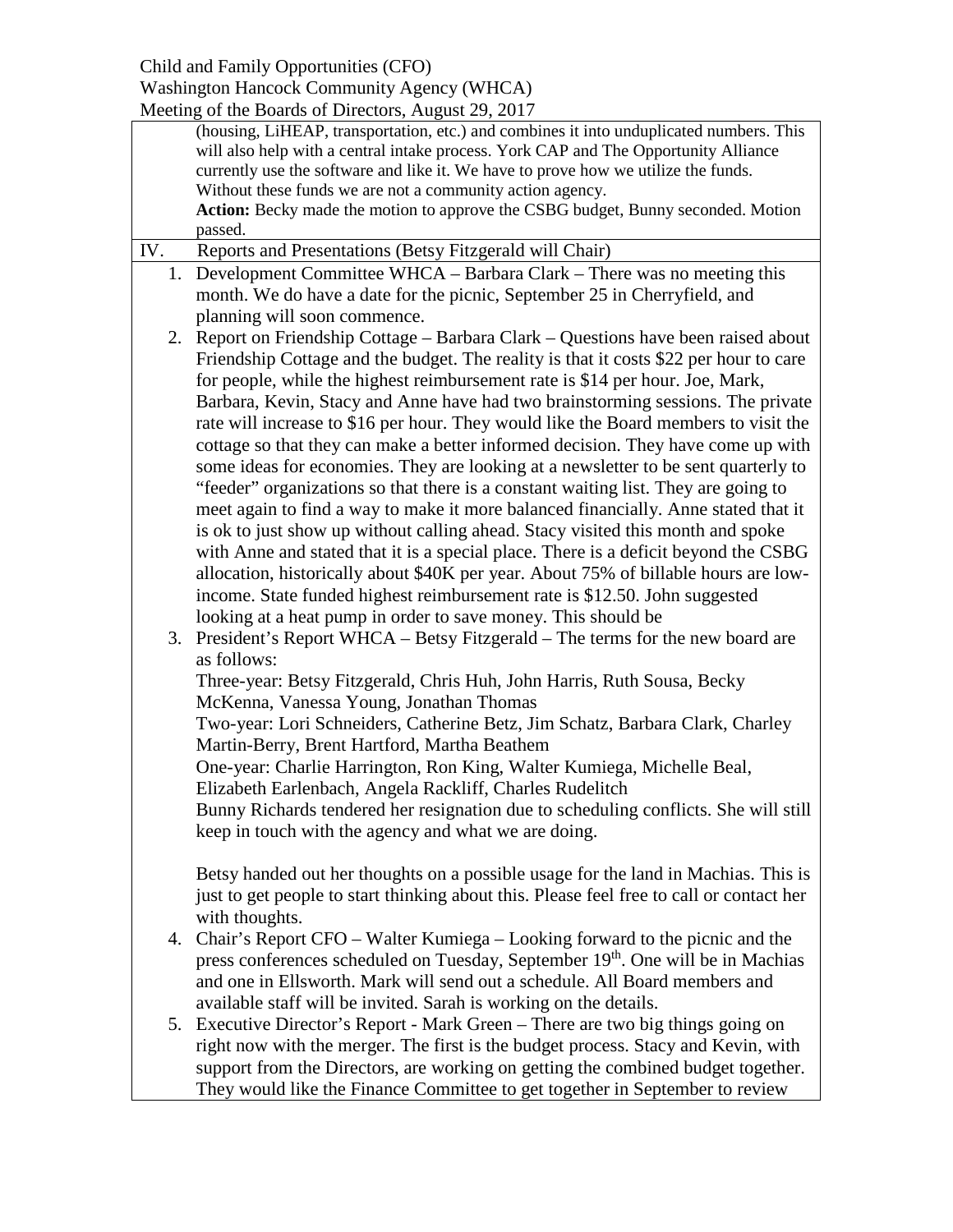## Child and Family Opportunities (CFO) Washington Hancock Community Agency (WHCA) Meeting of the Boards of Directors, August 29, 2017

the budget, with a follow-up meeting for the final budget in early October. At that point it would go to the Executive Committee for approval, with full Board approval at the October meeting. Mark would like the Executive Committee to meet with Pat and other staff early in October to go over the personnel policies. They would like two or three meetings with a vote to approve prior to the all staff meeting on October 27, so that it can be disbursed on that day. Mark will write a memo to explain how the Executive Committee and Finance Committee are formed and who will be on them. You do not have to be on the committee to attend those meetings.

We have been working on a contract for Maternal Child Health (MCH) in Ellsworth. DHHS has asked us to propose doing this program in both counties, which will allow us to grow our Nurse Bridging Program. The State will bid this out next year.

Sarah and Melissa have been working with a graphic designer to come up with a logo. The designer has put together a couple of samples that Mark has had a chance to look at. She is finalizing these and is bringing it to Sarah and Melissa. Would the two Boards agree to appoint one member from each Board to look at the options and make a decision. Betsy would like to have it sent to all members so that all can review and have input. Mark will have them sent out once they are received.

We have fire marshal permits for both Milbridge buildings (old section and new section), and are close to MaineHousing approval on the propane tanks. Everything has been submitted to the town for their approval and we are making progress. It should be ready to bid in the early fall.

- 6. Finance Director's Report WHCA Kevin Bean Cash remains good at \$784K. Today he looked at MaineHousing receivables, which are down to \$40K for 5 contracts. We are doing much better than other CAPs. Almost all of our contracts are reimbursement based. Surplus remained steady at \$88K. Revenue and expenses down in part due to housing projects not ready for billing and transportation RFP being pulled back by the State due to another agency contesting the process statewide. Transportation, Housing, Energy Services, and Admin are showing a \$174K surplus combined. All housing rental units are full.
- 7. Finance Director's Report CFO Stacy Brown Cash decreased but is in a pretty good condition with the LOC paid off and about \$64K in cash. CACFP had a delay in payments due to the Program Officer at the State being out on medical leave. That has been resolved at this point. As of this morning all AP was paid out. We are at a \$20K return on fundraising efforts; all efforts have been put on hold until after the merge. Childcare revenues are up, exceeding budget by \$17K in July. We are at 95% capacity in childcare. CACFP homes is a slight deficit of \$7K, which should be recovered by the end of the grant. State Head Start had a loss as of 6/30, with the new contract starting 7/1. We are now at a break-even point in this contract. IDC and benefits are below budget. Returns on investments are offsetting deficits; Stacy and Kevin have discussed a break-even budget